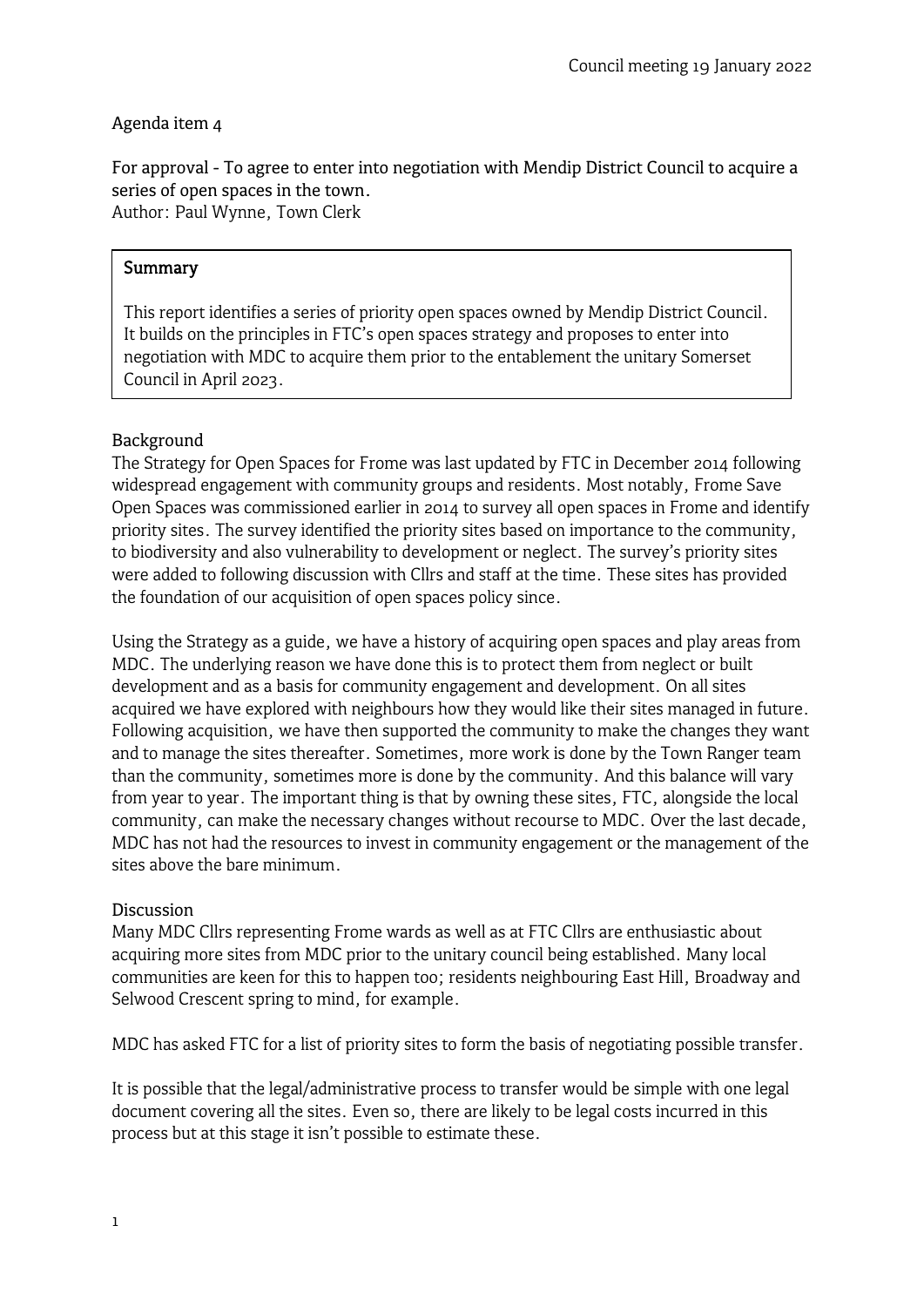Mendip has to pay ID Verde to manage these sites and would need to amend the ID Verde contract if these sites were transferred. We may decide to retain ID Verde, at least in the short term while we engage with the community over future use and activity. As with the probable legal fees, it is not possible at this stage to estimate this cost as it depends on how many of the sites are transferred. Even so, there is a reasonably healthy open spaces management budget proposed for next year. If extra budget is needed through the year ahead, we will come back to Council with costed proposals. This kind of uncertainty is common and one reason why the General Reserve exists.

It should be noted that in the longer term, depending on the number of sites transferred, we will need to consider annual additional resource budgets but at this stage it's not possible to estimate these.

I believe it is simpler and more important for FTC to acquire the freehold of these sites rather than entering into a long lease that would be inherited by the new landlord, Somerset Council. I think freehold ownership by FTC would provide better protection from development in future. Of course, these sites could be subsequently transferred to the Theodora Ann Le Gros Trust or another local trust which would provide even better protection. In recent years, FTC has taken on various open spaces from MDC on a 99 year lease, which is less than ideal but is probably better than nothing.

As I understand it, MDC (and Somerset Council in future) has a duty to sell the freehold of sites at "best value." What this means is that MDC might hold the view that some of the sites – especially those that are not designated at (protected) open spaces in the Local Plan – have commercial value. Ideally, the cost of acquiring the freehold of the sites would be  $E_1$  and it won't be until we start to engage with Mendip that we'll know their view on this.

The unitary project group is running a pilot with Bridgwater Town Council which aims to create a simple process to devolve assets and liabilities from Somerset Council to parishes, but this process won't come in to being until the unitary does. We have small window while Mendip still exists to transfer a series of open spaces to FTC.

### Proposals

Mendip owns a very long list of open spaces in Frome and most of these are managed by ID Verde and range from very small roadside verges to relatively large spaces like the land at Easthill and Brunel Way. FTC would struggle to take over all of these sites *en bloc* in the short run. Therefore, I suggest that the transfer is phased over a series of years, assuming that MDC and then Somerset Council are willing to engage with us.

Given the points above, I suggest FTC's ideal arrangement is that the freehold of all the sites identified in Phase 1 (part i and part ii) below are transferred in one legal document for  $E_1$ . However, there may be the possibility that agreement can be found on some, but not all, of the sites in which case I suggest we explore with MDC what an acceptable package might be. Similarly, it might be that some or all of the sites need to be transferred leasehold and, as I say above, I think this would be better than nothing.